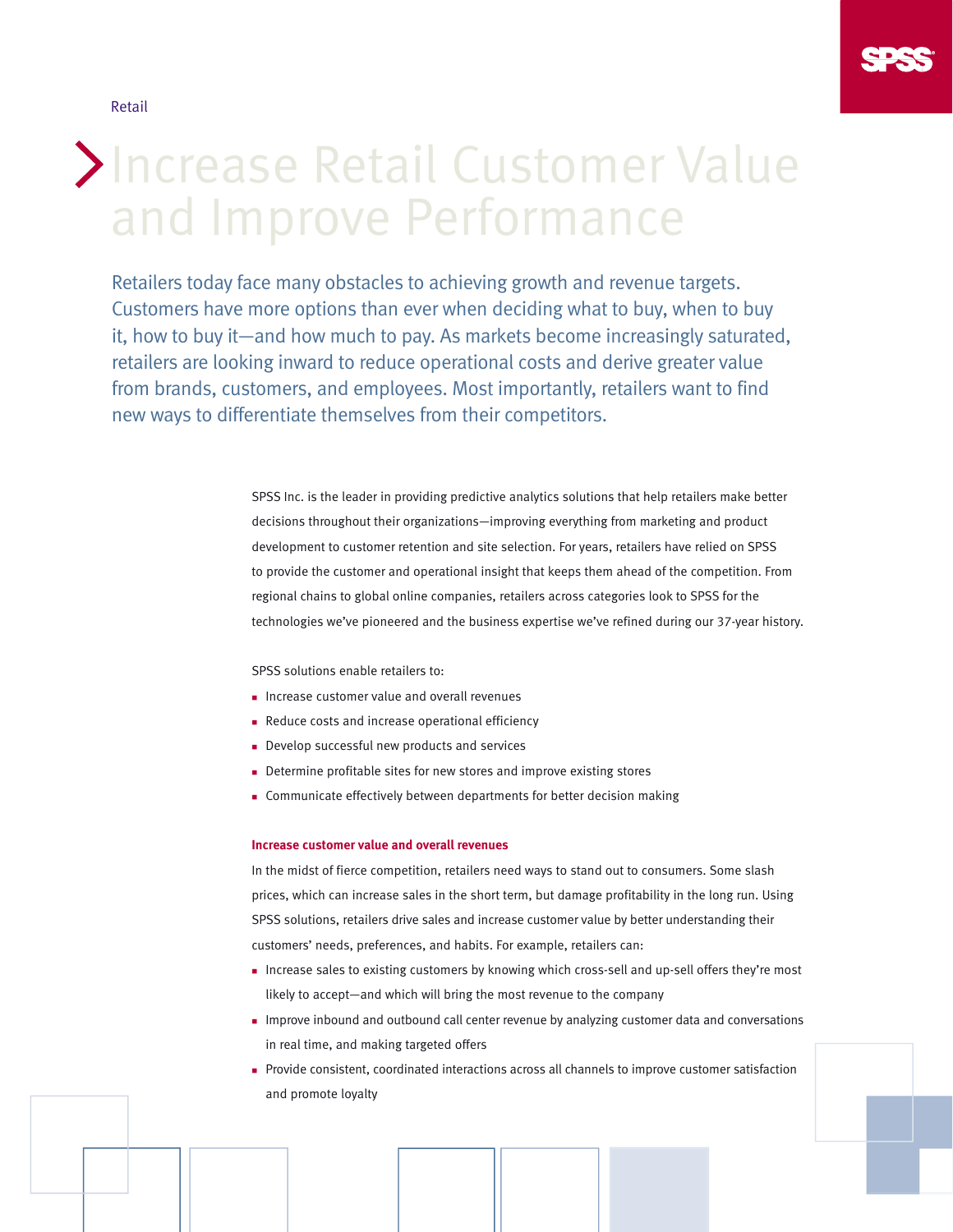How do these capabilities translate into real-world results? Sofmap, a top personal computer and software retailer in Japan, tripled the profits of its online operation and increased monthly page views from 16 million to 30 million by offering targeted recommendations. A major U.S. office supply retailer is using SPSS solutions to improve its direct mail, online, and call center campaigns by creating a unified view of its customers across all channels.

#### **Reduce costs and increase operational efficiency**

Retailers are under constant pressure to produce better results without increasing operational costs. Predictive analytics, however, enables many retailers to improve results while actually decreasing costs. The key is knowing where to focus resources for the greatest impact.

Rather than marketing a product to all customers, for example, market to only those customers that are most likely to buy the product. With SPSS software, retailers determine the right offer, channel, and timing for each customer, achieving maximum results without wasting resources.

With SPSS predictive analytics, retailers can:

- Reduce costs by moving from large, unfocused marketing campaigns to smaller, more targeted—and more cost-effective—marketing campaigns
- n Increase operational efficiency by enabling business users to find the answers they need to take effective action quickly

For example, U.S. home-improvement chain Chase-Pitkin Home and Garden reduced inventory shrink and improved its supply-chain practices using a centralized reporting system. A leading U.S. marketer of fine leather gifts and accessories reduced costs by developing more targeted, cost-effective marketing campaigns and conducting data analysis in-house.

Twenty-one of the top 25 retailers worldwide use SPSS products

 – *"2005 Global Powers of Retailing," Deloitte Touche Tohmatsu and* STORES *Magazine* 

# **Develop successful new products and services**

The key to keeping a company, brand, or product line profitable is to continually introduce new or updated offerings that resonate with customers. Customer understanding is therefore critical to successful product development. SPSS offers many ways for retailers to learn about their customers' needs, concerns, and desires. For example, retailers can:

- <sup>n</sup> Gather customer information at every touch point using survey research applications
- <sup>n</sup> Analyze call center transcripts, customer e-mails, and open-ended survey responses for opinions and suggestions
- $\blacksquare$  Predict which product concepts will have the most success with actual customers

These capabilities enable companies like Whitbread, one of the U.K.'s leading leisure companies, to build marketing and advertising strategies around customer perceptions of product attributes and brand personalities.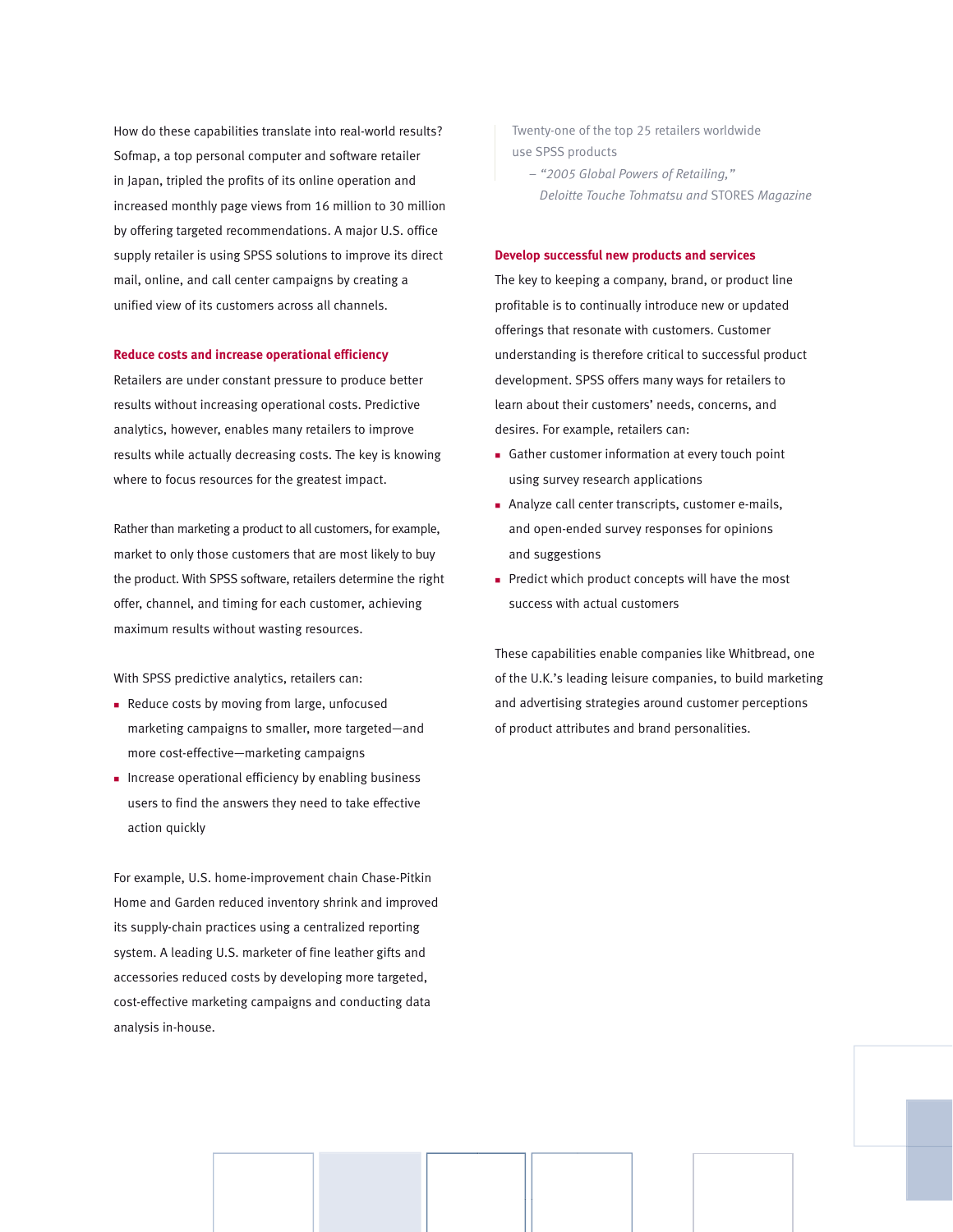#### **Determine profitable store sites and layouts**

Retailers know that store location and design are critical to success. Population demographics, trends in shopping patterns, and many other criteria must be considered. After a period of explosive growth, many retailers are developing more cautious expansion strategies that put increased emphasis on the profitability of each new store. Using SPSS software, retailers can:

- Determine how to design interior store space to maximize sales and deliver a compelling shopping experience
- n Predict the best new store locations, so as to avoid entering saturated or nearly saturated markets

Retailers around the world are using these capabilities to make better decisions about store location and design. For example, German office products manufacturer Herlitz AG determined the best products and store layout for each of its stores and regions by analyzing a combination of point-of-sale, demographic, and competitor data.

U.K. auto parts supplier Halfords identified the most profitable sites for its new stores using historical and store-specific sales data, site-quality criteria, and census information. And a major U.S. fabric and crafts supplier redesigned its store layouts according to which products were likely to be purchased together.

Eight of the top 10 U.S. specialty retailers are SPSS customers

 *– 2004 "Top 100 Specialty Store Retailers,"* STORES *Magazine* 

SALE